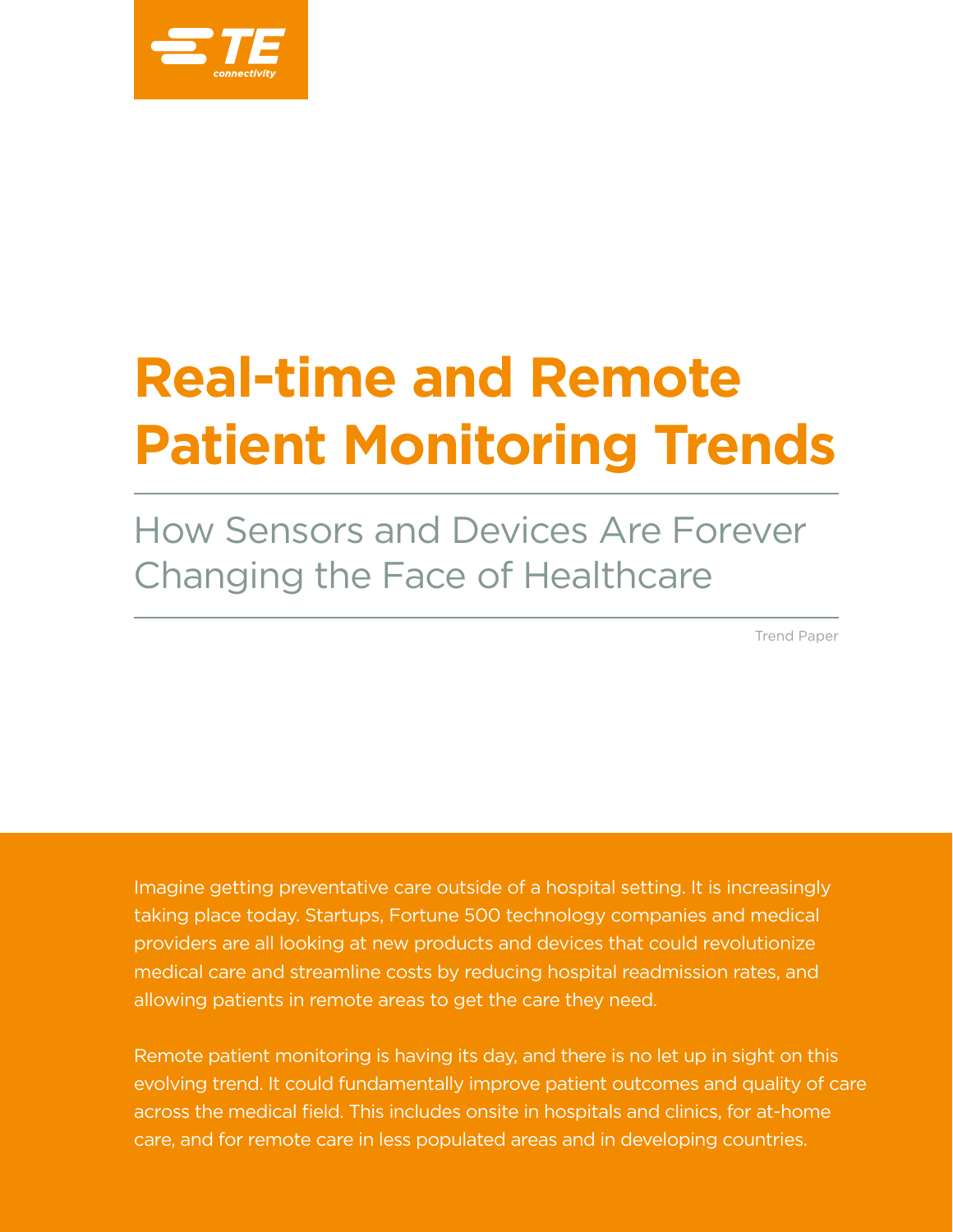



# **Transforming Healthcare — New Devices, New Technologies, Better Results**

- Imagine cardiovascular patients having their blood pressure and heart rate measured on a regular basis at home, and the data fed back to cardiologists so they can better track patient care. Doctors could far more easily track everything from respiration rate, cardiac output, oxygen and carbon dioxide levels in the blood to body temperature.
- What if devices could track the weight of patients battling obstructive heart disease to detect fluid retention before hospitalization is required?
- n Consider sensor-based devices used to monitor a child's asthma medication to be sure family members are providing the right dosage, and as a way to cut down on visits to the ER.
- What if providers could wirelessly link a range of sensors that measure vitals in the emergency and intensive-care units. Sensors that create this data are a good first step. When artificial intelligence and similar tools are added to this, the devices could potentially analyze huge amounts of data to improve clinical decisions.
- Rural hospitals in dire need of more physicians could take advantage of telemedicine and other technology advancements. This might include remote consultations, in-home monitoring, outsourced diagnostic analysis, and remote specialist consultations. Telemedicine enables remote physician consultations that are faster, cheaper and more efficient than traditional healthcare appointments.
- Even within hospitals and practices, sensor networks are helping to optimize healthcare delivery and monitor patient adherence.

# **Industry Statistics and the Big Picture**

By 2018, more than five million wearable, mobile medical sensors will be purchased and used throughout the healthcare space. And by 2020, some industry analysts expect global remote monitoring systems to reach a staggering \$46 billion in value, driven in part by the need to reduce healthcare spending. (Source: Global Industry Analysts Inc., strategy report.)

As technology continues to dramatically evolve, many believe the Internet of Things (IoT) could play a pivotal role in industry after industry  $-$  but especially in creating a more connected healthcare ecosystem. In healthcare, IoT may just redefine how apps, devices and people interact and connect with one another to deliver healthcare solutions. The benefits? It could help reduce costs, improve outcomes and disease management, and enhance patient experiences.

Here are some of the trends taking place in the patient monitoring field and the key market drivers that design engineers need to consider. Clearly, there is overlap as IoT spans two important areas: the development of smart, connected products and devices, and the proliferation of big data.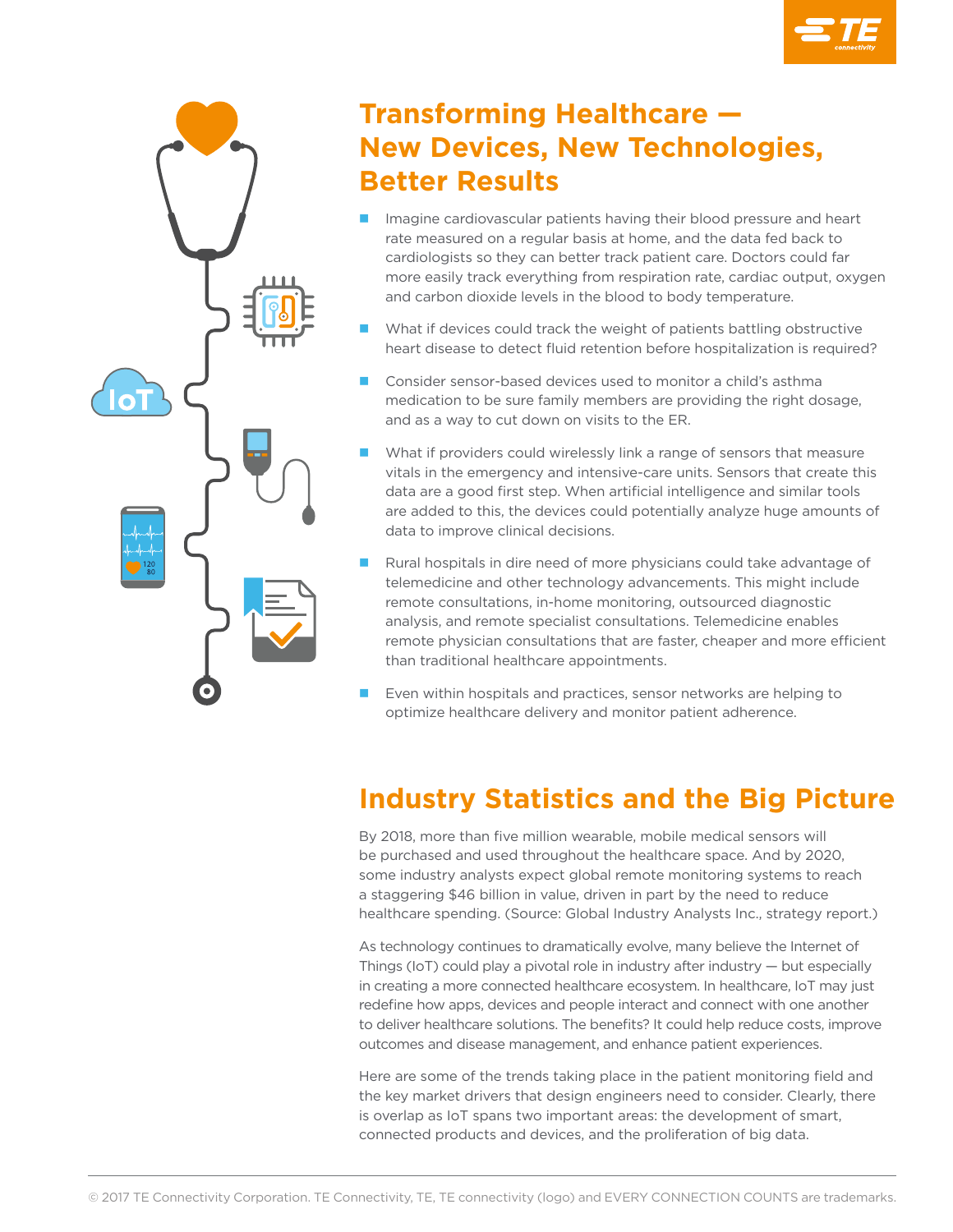

# Trend #1

#### An aging population vulnerable to chronic disease is driving the market.

The world population is aging. People are living longer with good health, but many are also living longer with chronic disease — putting a strain on healthcare systems and resources. According to the World Health Organization<sup>1</sup>, the number of people aged 65 or older is projected to grow from an estimated 524 million in 2010 to nearly 1.5 billion in 2050, with most of the increase in developing countries.

"*The disease burden associated with a growing elderly population will require a large and diverse health care workforce that can effectively and efficiently diagnose and treat patients with complex medical conditions*," according to one study2.

According to another study in the Journal of the American Medical Informatics Association (JAMIA), "*Remote home monitoring continues to boost patient engagement with their overall health and adherence to provider recommendations for managing their chronic medical conditions*."



# Trend #2

### The focus in the healthcare industry is shifting to value-based, patient-centric care and outcomes.

Are healthcare companies and providers moving to value-based care? Industry analysts say yes. The increased focus on value-based care is shifting financial incentives to a healthcare model where providers are compensated based on how their patients fare, rather than by the number of tests, visits, or procedures performed. It's about the quality of care, not the quantity.

But here's where new devices and technology could make a big impact, and in some cases already is. As one example, data sensors could help a health care provider detect potential issues in a prosthetic knee joint, helping them summarize the bilateral force distribution and pressure patterns across the lower extremity. In addition to offering huge value to the patient  $-$  alerting them to the first hint of strain  $-$  the provider benefits by using 24/7 monitoring that allows for adjusting treatment, and the payer avoids the additional costs of prolonged recovery or remedial treatment.

This is just another example where advances in sensor technology are making this possible — in part by making gathering new data much easier.



**1** http://www.who.int/ageing/publications/global\_health.pdf **<sup>2</sup>**http://content.healthaffairs.org/content/32/11/2013.full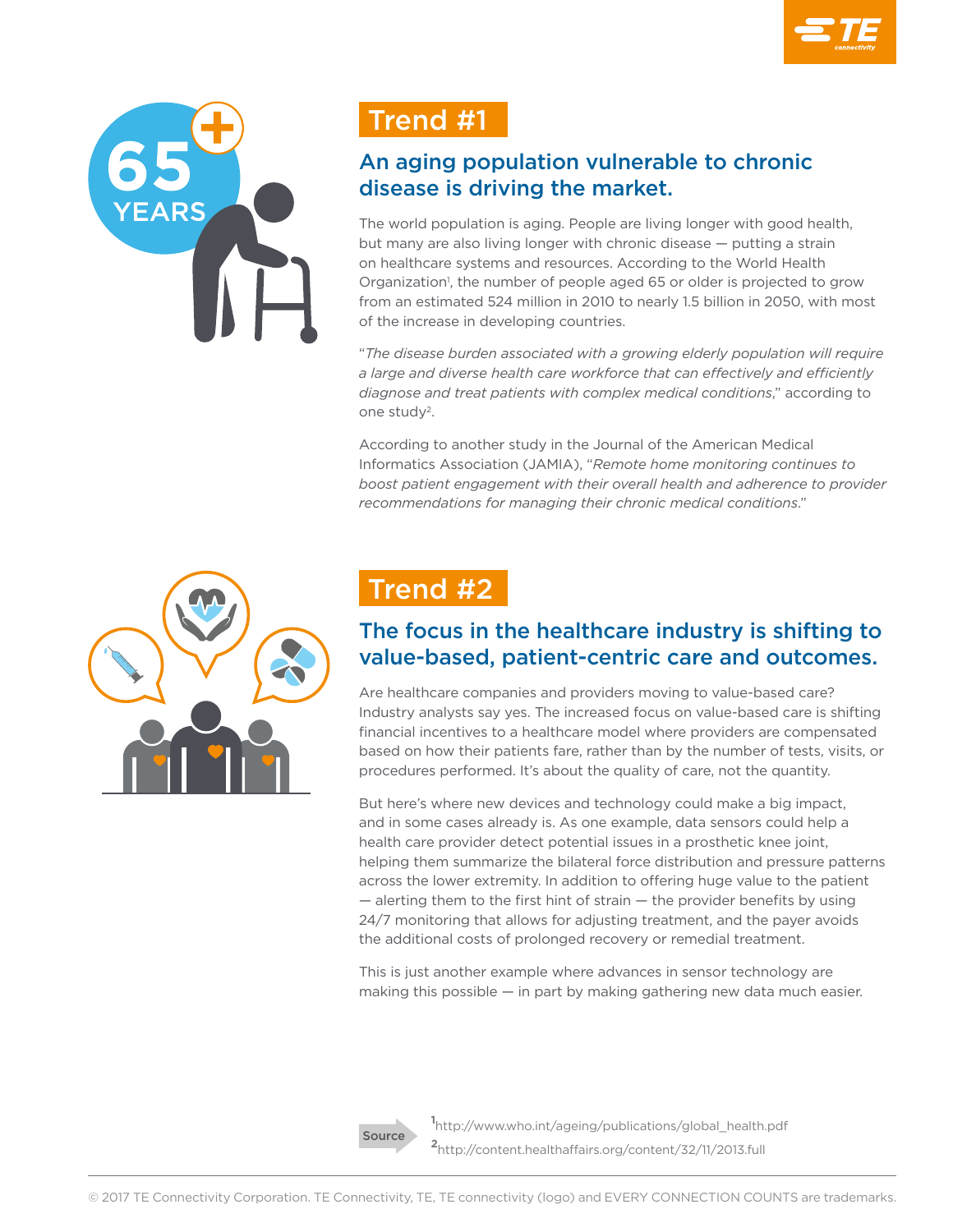



# Trend #3

#### Healthcare Big Data is having a huge impact on the medical field in all ways.

Some industry analysts believe that 'big data' is fueling the healthcare industry's biggest trends — such as precision medicine, predictive analytics, and machine learning, according to an article in HealthIT Analytics.

Big data is already having a profound impact on the healthcare field in areas from oncology to neurology, cardiology, genomics, and other specialties with more personalized therapies and diagnostic tools. And patient-specific data is increasingly available through a new generation of devices and applications that collect information through wearables, home monitors, and smartphones.

According to a paper by Stanford Medicine on "Harnessing the power of data in healthcare," data is permeating every component of the healthcare ecosystem — medical research, daily life, the patient experience, ongoing care, prediction and prevention. Says the report:

"*A focus on data in the coming years has the potential to make healthcare more preventive, predictive and personalized, and meaningfully reduce health care costs and lead to better patient care.*"

Big data allows medical providers and healthcare professionals to accumulate and analyze a much larger population base and assess huge volumes of new data — opening up new areas for research and treatment opportunities. Again, remote monitoring systems can help collect this information and play a role in boosting analysis of this healthcare-related Big Data.



# Trend #4

#### The increasing role of Internet of Things (IoT) for remote monitoring and healthcare applications in general.

Most would agree, the Internet has changed everything. Now many believe that the Internet of Things (IoT) will change everything yet again. IoT will eventually allow patients and providers to work together for more effective chronic disease management, deeper engagement, and more open communication.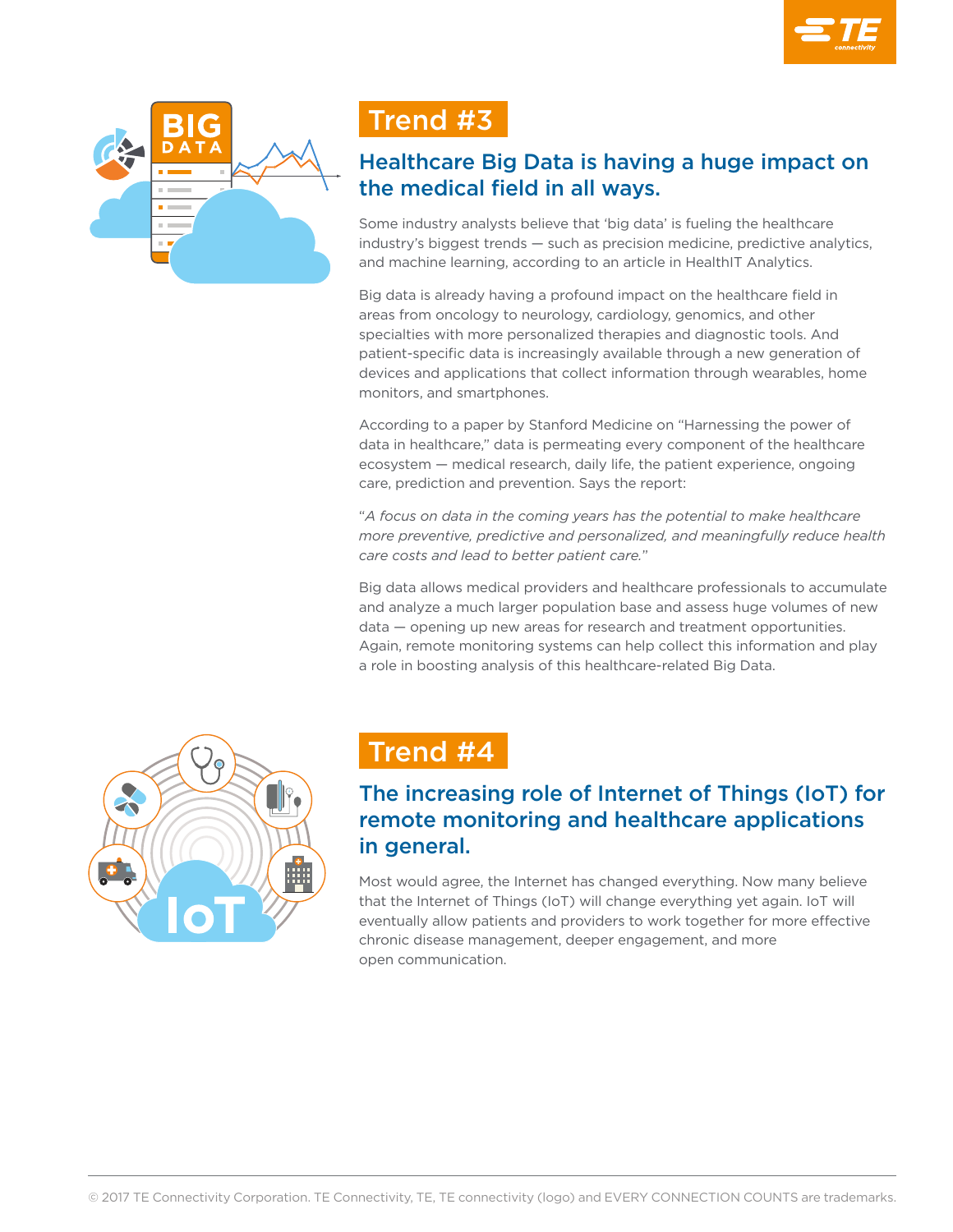

By integrating IoT features into medical devices, it promises to greatly improve the quality and effectiveness of healthcare, bringing especially high-value care for the elderly, patients with chronic conditions, and those requiring constant supervision. There is a growing interest in IoT-driven healthcare services and wearable medical devices that feature sensors, actuators and other mobile communications methods that allow patient data to be continuously monitored and transmitted via cloud-based platforms. These devices can alert doctors and nurses of important changes in vital signs.

It is even becoming big business. Spending on healthcare IoT could top \$120 billion in just four years, by some estimates.

Devices today monitor all sorts of patient behavior – from glucose monitors to fetal monitors to electrocardiograms to blood pressure. And while patients have to often follow-up with a physician, the smarter monitoring devices of tomorrow may change that.

For instance, some smart devices today can detect if medicines are being taken regularly at home from smart dispensers. If not, they can initiate a call or other contact from providers to get patients properly medicated. The possibilities offered by the healthcare IoT to lower costs and improve patient care are almost limitless.



# Trend #5

#### Wearable medical technology innovations are driving growth, allowing healthcare to reach new frontiers.

"*Soon, medical centers, rather than tech and fitness companies, will become the de facto providers of wearables," Stanford University Medicine predicts. "In fact, a majority of people [participating in a 2016 PWC survey] already*  agree that they would be excited to experience wearable technology from *a doctor (65 percent), from a hospital (62 percent) or a health insurance company (62 percent).*"

The clinical application of wearable medical technology is evolving fast as technology companies are partnering with healthcare organizations to help patients and clinicians make better decisions. Consider some of these applications:

- $\blacksquare$  Remote monitoring of sleep and vital statistics for bedridden patients.
- Gloves with Bluetooth sensors that help stroke patients with neurological and musculoskeletal injuries regain mobility in their hands.
- Painless and accurate glucose monitoring.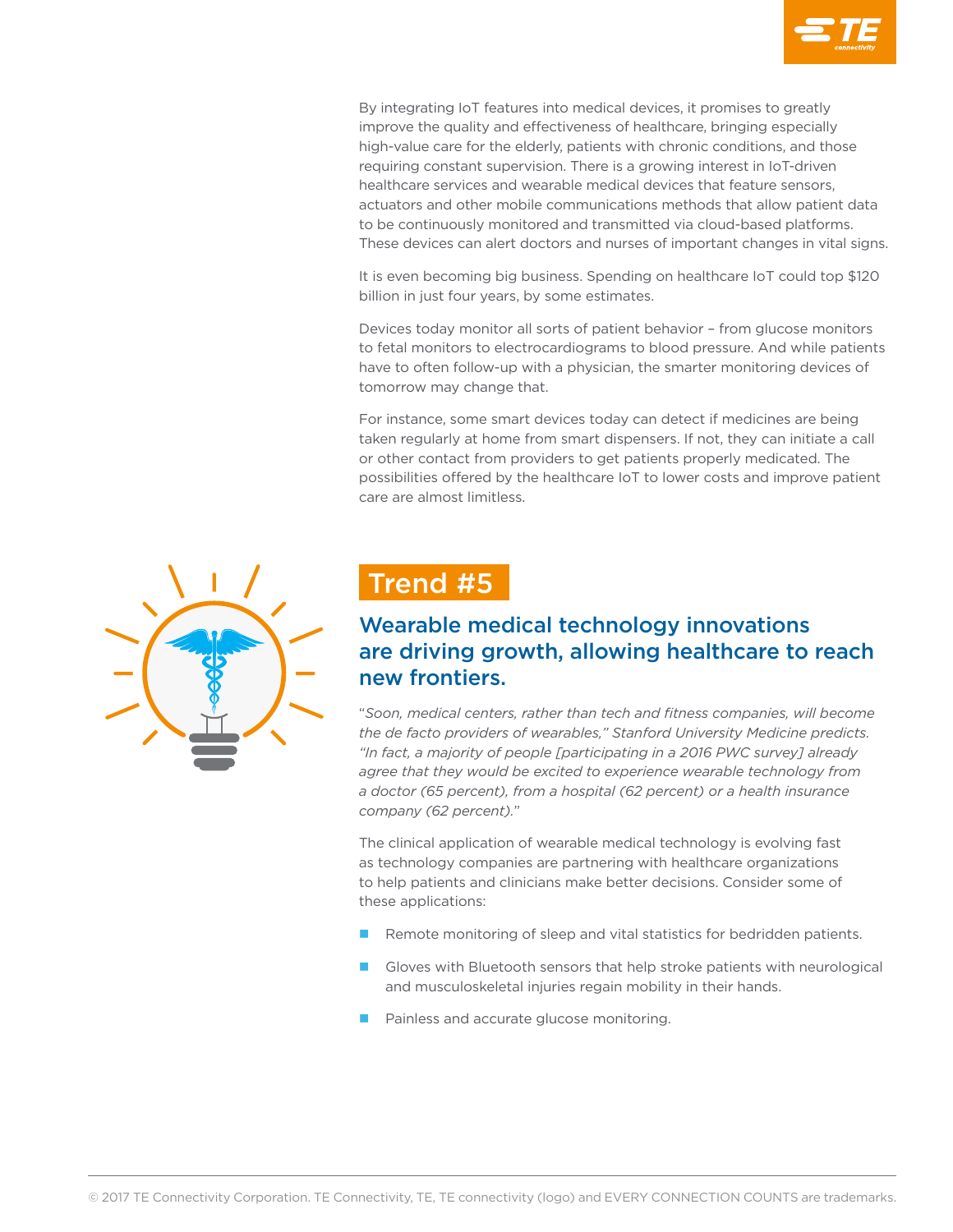

- $\Box$  Continuous temperature monitoring devices (such as chest straps) that can be used for babies and young children, post-operative patients, cancer patients, and seniors.
- $\blacksquare$  Headband and/or ear buds that measure discomfort in the user's electroencephalography (EEG) system for better pain management.
- **n** Personalized, AI-based wearable technologies that learn about the user. Think smart watches that recognize and normalize sleep apnea, a dangerous health condition.
- Smart glasses that help the blind see and talk them through situations.

Though many new devices are being developed, there is still a challenge to ensure that the devices can aggregate and share data, and communicate reliably and securely.

# TE Connectivity's Solution for Blood Oxygen Level Detection

Demand is increasing for solutions for home healthcare with remote and selfmonitoring technology. And sensor technology plays a vital role in many of these healthcare applications.

TE Connectivity (TE) is now one of the largest sensor companies in the world, with innovative sensor solutions that help customers transform concepts into smart, connected creations. Electronic systems in medical equipment, devices and probes rely on sensor signals as a basis for control activities, accurate diagnosis and treatment.

In particular, TE Connectivity offers cardiovascular monitoring and diagnosis sensors —including photo optic sensors that measure blood oxygen saturation (SpO<sub>2</sub>) and pulse.

TE Connectivity satisfies this need with its Model SpO<sub>2</sub> components. Specifically, these optical components comprise a key part for non-invasively measuring blood oxygenation levels. It's an important capability. Low oxygen level can put a strain on cell functioning including the heart and brain. This is critical in acute medical situations like post-op recovery.

#### Benefits of TE's solution include:

**Best-in-class accuracy**  $-$  TE's SpO<sub>2</sub> optical components improve accuracy with tighter red LED wavelength tolerance up to 660 nm ± 2 nm. Proprietary emitters spectrally matched to function with a detector drive this precision. More precision in acute medical conditions can mean the difference between life and death.